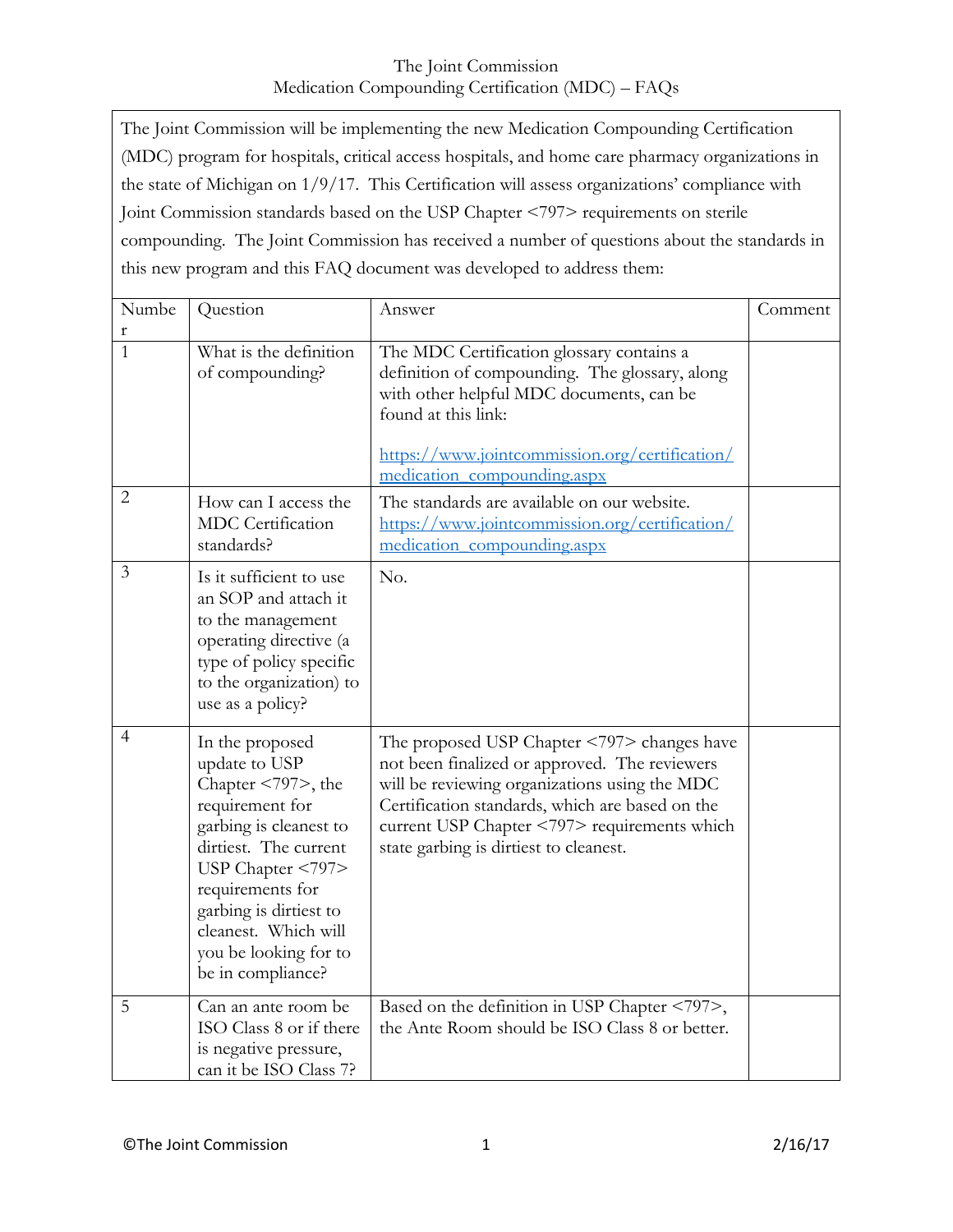| 6 | Does the buffer room                  | Based on the guidance in USP Chapter <797>,         |  |
|---|---------------------------------------|-----------------------------------------------------|--|
|   | have to be ISO Class                  | the buffer room must be ISO Class 7 or better.      |  |
|   | 7? If it is ISO Class 5,              | If the buffer room is ISO Class 5, once items are   |  |
|   | is it okay if you re-                 | entered into the direct compounding area, staff     |  |
|   | alcohol?                              | must re-alcohol these items (USP Chapter            |  |
|   |                                       | <797>, suggested SOPs 17, 18, 19).                  |  |
| 7 | In the organization,                  | Joint Commission engineers do not answer            |  |
|   | the ER has a                          | specific pharmacy infrastructure and design         |  |
|   |                                       |                                                     |  |
|   | compounding area                      | questions (or review infrastructure designs) prior  |  |
|   | (unclassified) with an                | to construction. The organization should refer to   |  |
|   | ISO Class 5 laminar                   | USP Chapter <797> requirements when                 |  |
|   | flow hood. What is                    | planning for construction or changes to their       |  |
|   | considered a good                     | compounding pharmacy. Any hospital or home          |  |
|   | segregated                            | care organization engaging with a consultant        |  |
|   | compounding area?                     | and/or contractor to construct these types of       |  |
|   | Does this room need                   | areas should consider whether or not the person     |  |
|   | to be a physically                    | engaged and overseeing the process has working      |  |
|   | separated area, or is a               | knowledge of USP requirements.                      |  |
|   | room with an area                     |                                                     |  |
|   | demarcated                            | Another resource that may be of help are the        |  |
|   | acceptable?                           | Guidelines for Design and Construction of           |  |
|   |                                       | Hospitals and Outpatient Facilities, 2014, at       |  |
|   |                                       | Sections 2.1-4.2 entitles "Pharmacy Services".      |  |
| 8 | The new expanded list                 | Reviewers will very likely look at antineoplastics, |  |
|   | of hazardous                          | but they may also look at other hazardous           |  |
|   | medications contains                  | medications that are being compounded. See the      |  |
|   | many which are                        | new NIOSH list of hazardous medications:            |  |
|   | compounded for                        | https://www.cdc.gov/niosh/topics/antineoplasti      |  |
|   | immediate use. Will                   | c/pdf/hazardous-drugs-list 2016-161.pdf             |  |
|   | reviewers only be                     |                                                     |  |
|   | looking at                            |                                                     |  |
|   | antineoplastics or will               |                                                     |  |
|   | they look at other                    |                                                     |  |
|   |                                       |                                                     |  |
|   | hazardous drugs for<br>immediate use? |                                                     |  |
| 9 | Several standards                     | The USP Chapter $\leq 800$ requirements do not go   |  |
|   |                                       |                                                     |  |
|   | about the physical                    | into effect until July 1, 2018. The surveyors will  |  |
|   | environment (such as                  | be surveying to the MDC Certification standards,    |  |
|   | MDCSN.3, MDCN.3,                      | which are based on the current USP Chapter          |  |
|   | MDCS.1) often refer                   | <797> requirements.                                 |  |
|   | to USP Chapter                        |                                                     |  |
|   | $<797$ . With the                     |                                                     |  |
|   | pending changes that                  |                                                     |  |
|   | will occur with USP                   |                                                     |  |
|   | Chapter $\leq 800$ , is               |                                                     |  |
|   | there an engineering                  |                                                     |  |
|   | matrix or flow chart                  |                                                     |  |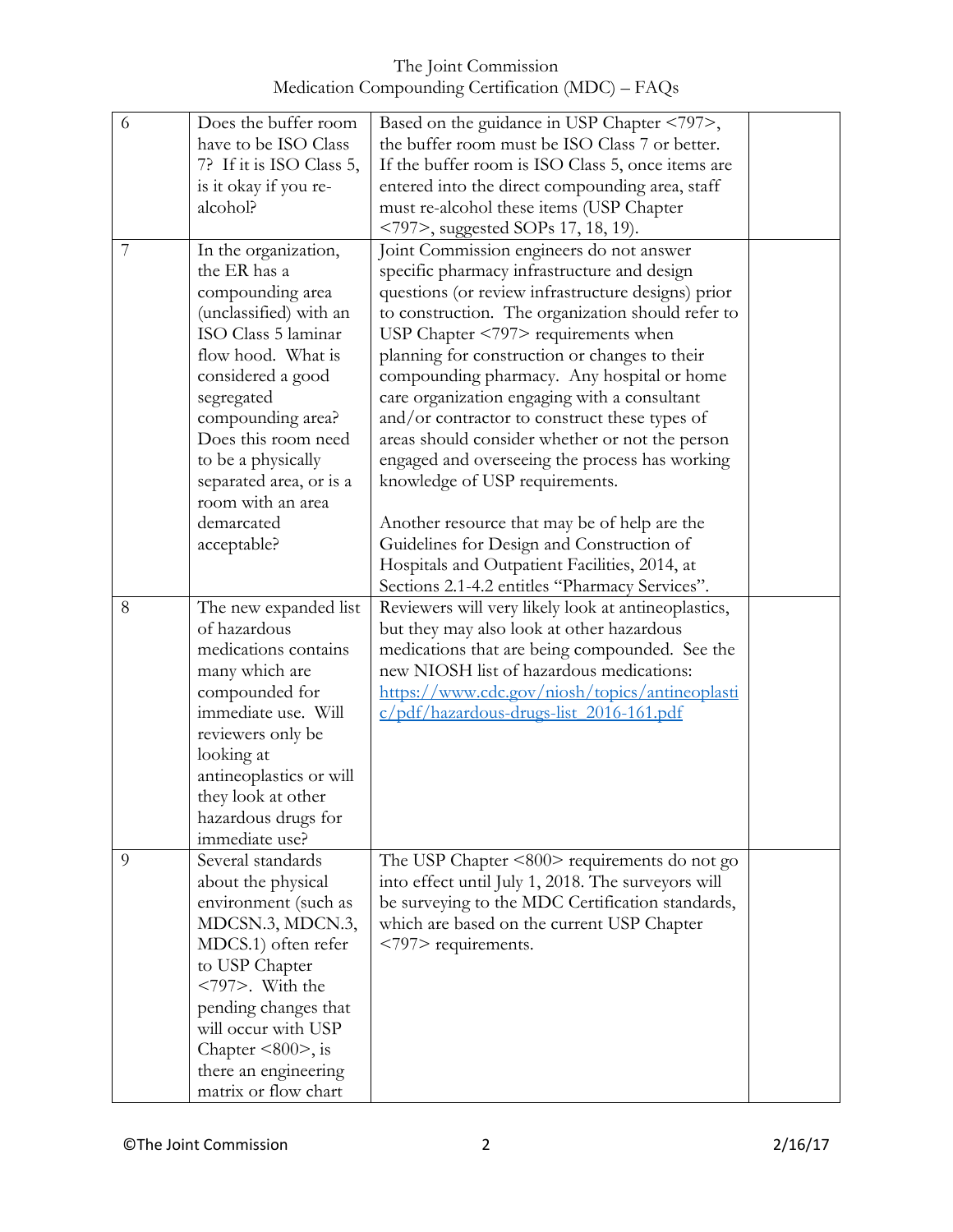The Joint Commission Medication Compounding Certification (MDC) – FAQs

|    | for everything          |                                                      |  |
|----|-------------------------|------------------------------------------------------|--|
|    | including ACPH,         |                                                      |  |
|    | pressure relationships, |                                                      |  |
|    | temperature and         |                                                      |  |
|    |                         |                                                      |  |
|    | humidity, and           |                                                      |  |
|    | monitoring of these?    |                                                      |  |
| 10 | If we are going to do   | When the Certification report is completed and       |  |
|    | construction            | submitted, the organization has 60 days to submit    |  |
|    | (including the clean    | their Evidence of Standards Compliance (ESC)         |  |
|    | room, chemo room,       | report. The organization will have from 3-6          |  |
|    | etc.), what is the      | months to complete any construction needed to        |  |
|    | allowable time frame    | meet the standards. If the construction necessary    |  |
|    | that this will need to  | will require a longer timeframe, it will be reviewed |  |
|    | be completed to         | by the Standards Interpretation Group and            |  |
|    | obtain certification?   | engineers when the 60-day ESC and their plan are     |  |
|    |                         | submitted.                                           |  |
| 11 | If the organization     | No, at this time there is no waiver or extension     |  |
|    | does not have funding   | process that allows for a delay in construction      |  |
|    | to start and complete   | until funds are available.                           |  |
|    | the construction        |                                                      |  |
|    | within the 3-6 month    |                                                      |  |
|    | period, is there a      |                                                      |  |
|    | "waiver" that can be    |                                                      |  |
|    |                         |                                                      |  |
|    | requested until         |                                                      |  |
|    | funding is available?   |                                                      |  |
| 12 | The ACPH (exchange)     | The USP Chapter <800> requirements do not go         |  |
|    | and fresh air)          | into effect until July 1, 2018. The reviewers will   |  |
|    | requirements for        | be using the MDC Certification standards for the     |  |
|    | hazardous               | onsite review, which are based on the current        |  |
|    | compounding were        | USP Chapter $\langle 797 \rangle$ requirements.      |  |
|    | mentioned as "going     |                                                      |  |
|    | away" when USP          |                                                      |  |
|    | Chapter $\leq 800$ goes |                                                      |  |
|    | into effect. Is this    |                                                      |  |
|    | true? What are the      |                                                      |  |
|    | requirements that we    |                                                      |  |
|    | should be following?    |                                                      |  |
| 13 | What HEPA filtration    | Current USP Chapter <797> requirements               |  |
|    | is required for meeting | related to HEPA filtration can be found in           |  |
|    | the current and USP     | sections:                                            |  |
|    | Chapter $\leq 800$      | IX. Hazardous Drugs as CSPs, and                     |  |
|    | requirements?           | XIII.C. Facility Design and Environmental            |  |
|    |                         | Controls                                             |  |
|    |                         | MDC Certification standards with HEPA                |  |
|    |                         | filtration include: MDCSN.03, EP11 and               |  |
|    |                         | MDCS.08, EP5.                                        |  |
|    |                         |                                                      |  |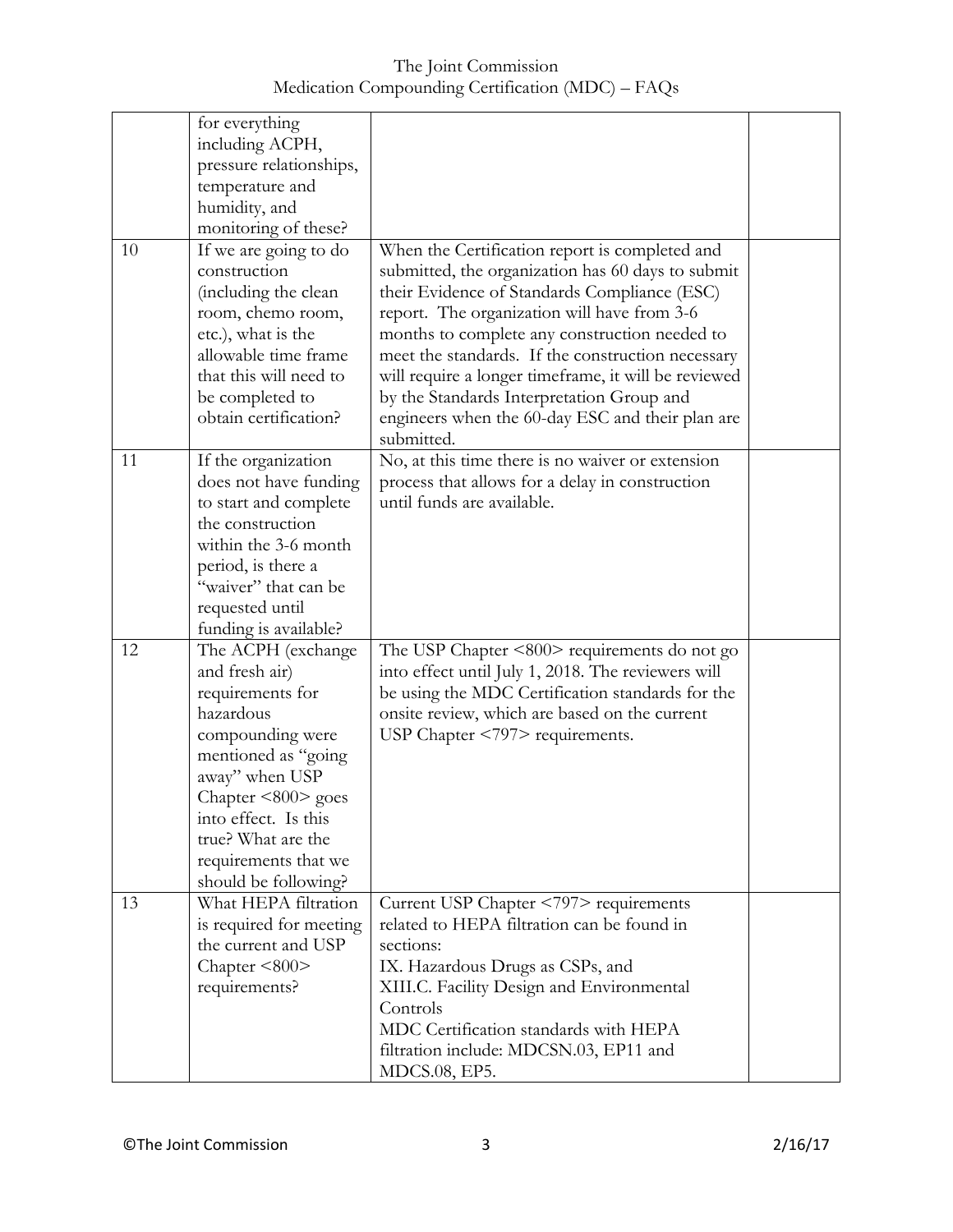The Joint Commission Medication Compounding Certification (MDC) – FAQs

| 14 | Do you have a                               | No, we do not have this. Please refer to USP         |  |
|----|---------------------------------------------|------------------------------------------------------|--|
|    | schematic outlining                         | Chapter <797>; USP Chapter <800> is not yet          |  |
|    | pressure differentials                      | in effect, so you will not be reviewed to USP        |  |
|    | for USP Chapter                             | Chapter $\leq 800$ .                                 |  |
|    | $<797>$ vs USP                              |                                                      |  |
|    |                                             |                                                      |  |
|    | Chapter $\leq 800$ >?<br>For low and medium |                                                      |  |
| 15 |                                             | Media fill and fingertip testing is not required for |  |
|    | risk compounding,                           | nurses doing immediate use compounding. Use          |  |
|    | media fill and fingertip                    | didactic and observational methods to assess         |  |
|    | testing is a                                | nursing competency.                                  |  |
|    | requirement in USP                          |                                                      |  |
|    | Chapter <797>, but it                       | Note: For the initial reviews in MI, reviewers will  |  |
|    | does not address                            | not visit nursing units to observe nurses            |  |
|    | immediate use needs                         | performing compounding for immediate use.            |  |
|    | (for nurses). Work is                       | Reviewers will only visit the main pharmacy and      |  |
|    | being done in a                             | satellite pharmacies.                                |  |
|    | laminar flow hood,                          |                                                      |  |
|    | not on a table top.                         |                                                      |  |
|    |                                             |                                                      |  |
|    | Do these nurses need                        | Nurses are to use aseptic technique, and wear        |  |
|    | to be in full PPE                           | sterile gloves.                                      |  |
|    | during the immediate                        |                                                      |  |
|    |                                             |                                                      |  |
|    | use compounding?                            |                                                      |  |
| 16 | Can people wear                             | Per USP Chapter <797>, Appendix 1,                   |  |
|    | hospital scrubs over                        | "compounding personnel shall remove personal         |  |
|    | their own garments in                       | outer garments; cosmetics; artificial nails; hand,   |  |
|    | the clean room? We                          | wrist, and body jewelry that can interfere with the  |  |
|    | have many employees                         | fit of gowns and gloves; and visible body piercing   |  |
|    | who wear head                               | above the neck." These should all be removed         |  |
|    | scarves and long                            | prior to putting on scrubs to wear in the clean      |  |
|    | sleeved garments for                        | room.                                                |  |
|    | religious reasons. It is                    |                                                      |  |
|    | not recommended to                          |                                                      |  |
|    | wear garments from                          |                                                      |  |
|    | outside in the clean                        |                                                      |  |
|    | room.                                       |                                                      |  |
| 17 | What is the definition                      | The MDC Certification review will only observe       |  |
|    | of compounding                              | medication compounding in the Surgery                |  |
|    | medications in the OR                       | department if there is a satellite pharmacy with a   |  |
|    | suites? Do all                              | compounding pharmacist located in the Surgery        |  |
|    | medications given in                        | department. Compounding in the OR suites will        |  |
|    | the OR need to be                           | not be observed in the initial reviews in MI.        |  |
|    |                                             |                                                      |  |
|    | mixed by a                                  |                                                      |  |
|    | pharmacist?                                 |                                                      |  |
| 18 | We are building a new                       | These questions all relate to your organization's    |  |
|    | clean room in one of                        | pharmacy infrastructure and new construction.        |  |
|    | the OR pharmacies                           | You need to consult the USP Chapter <797>            |  |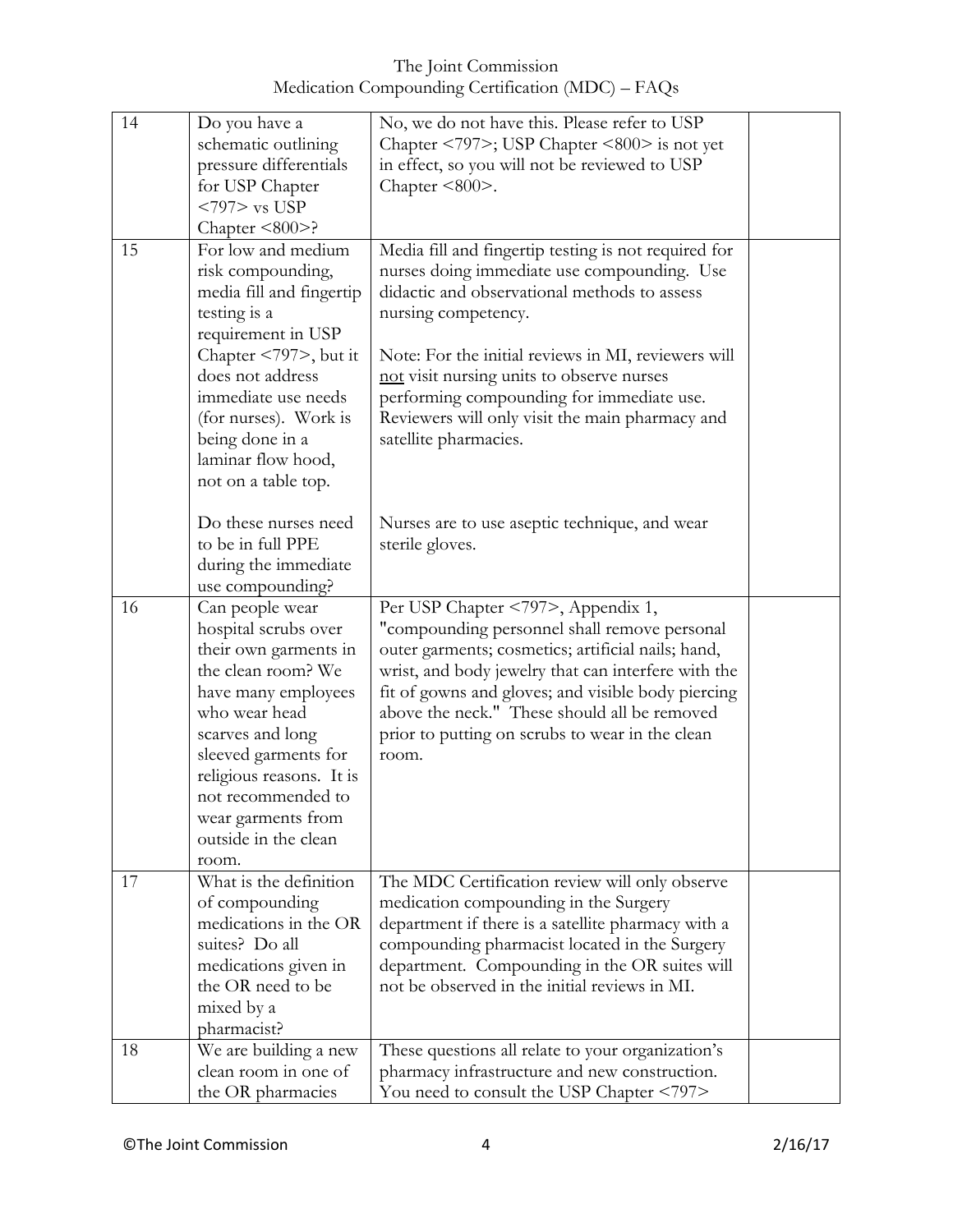|    | and have several        | requirements for these items, and work with your    |  |
|----|-------------------------|-----------------------------------------------------|--|
|    | construction questions  | engineers to ensure that the work is done           |  |
|    | concerning materials    | properly. For example, the countertops need to      |  |
|    | used for the walls,     | be installed in a manner that prevents the risk of  |  |
|    | counter tops, flooring, | bacterial or infectious process proliferation, and  |  |
|    | paint, lighting, and    | they must be able to withstand the rigorous         |  |
|    | doors. We also have     | cleaning required.                                  |  |
|    | questions about the     |                                                     |  |
|    | number and type of      | Joint Commission engineers do not review clean      |  |
|    | required air exchanges  | room design plans (or any other infrastructure      |  |
|    | in the buffer room      | designs) prior to construction. Any hospital        |  |
|    | and clean room.         | engaging with a consultant and/or contractor to     |  |
|    |                         | construct the area should consider whether or not   |  |
|    |                         | the person engaged and overseeing the process       |  |
|    |                         | has working knowledge of USP Chapter <797>          |  |
|    |                         | requirements.                                       |  |
|    |                         |                                                     |  |
|    |                         | Another resource that may be of help are the        |  |
|    |                         | Guidelines for Design and Construction of           |  |
|    |                         | Hospitals and Outpatient Facilities, 2014, at       |  |
|    |                         | Sections 2.1-4.2 entitled "Pharmacy Services".      |  |
| 19 | What products are       | The Joint Commission does not provide guidance      |  |
|    | acceptable to be used   | regarding specific products that are acceptable for |  |
|    | to wipe down items      | proper cleaning. The organization needs to          |  |
|    | brought into the clean  | investigate various products to determine which     |  |
|    | side of the anteroom?   | meet the USP Chapter <797> requirements and         |  |
|    | Also, what products     | the needs of the organization.                      |  |
|    | can be used to wipe     |                                                     |  |
|    | down the clean room     |                                                     |  |
|    |                         |                                                     |  |
|    | hoods and chemo         |                                                     |  |
|    | hoods?                  |                                                     |  |
| 20 | Unlike most             | The coupling of MINI-BAG Plus and VIAL-             |  |
|    | pharmacies, our         | MATE are not considered compounding per             |  |
|    | pharmacists do the      | USP Chapter <797> and therefore these               |  |
|    | compounding. Our        | pharmacy technicians would not be required to       |  |
|    | pharmacy technicians    | complete the training elements required for a       |  |
|    | are only responsible    | compounding employee if they are not                |  |
|    | for attaching the vial  | compounding.                                        |  |
|    | using the MINI-BAG      |                                                     |  |
|    | Plus System and the     | Caution should be made to ensure that these         |  |
|    | <b>VIAL-MATE</b>        | items are being coupled in the ISO Class area       |  |
|    | Adaptor Device. Are     | required by the manufacturer. If this does          |  |
|    | the technicians         | involve utilization of the ISO Class 5 or Class 7   |  |
|    | required to do Media    | buffer areas, then it would be prudent to ensure    |  |
|    | fill and gloved         | they have training on that environment and          |  |
|    | fingertip testing? Can  | appropriate restrictions to ensure the integrity of |  |
|    | this function be done   | that area.                                          |  |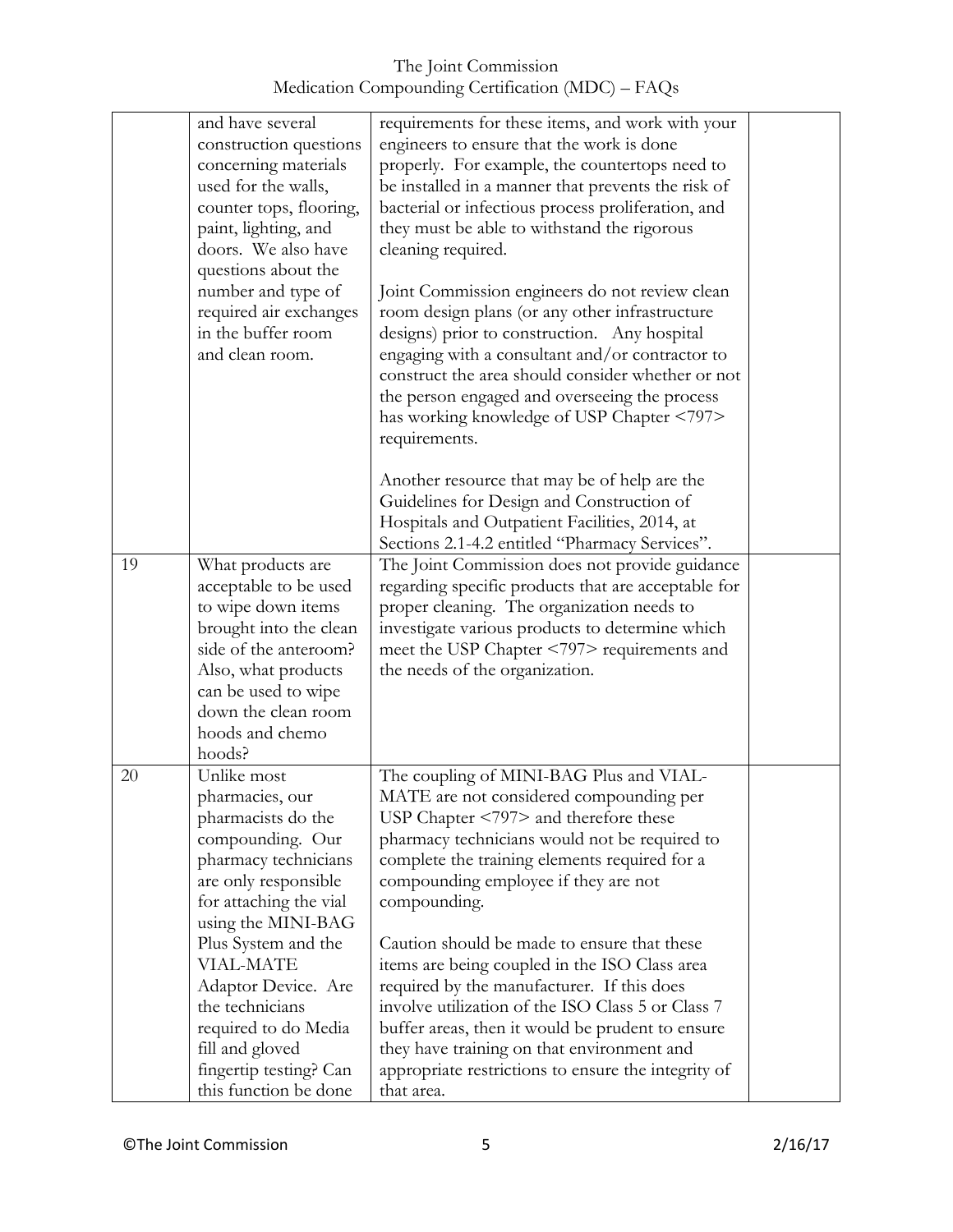The Joint Commission Medication Compounding Certification (MDC) – FAQs

|    | outside the clean<br>room by the                                                                                                                                                                                                                                                                                                                                                                                                                                                       |                                                                                                                                                                                                                                                                                                                                                                                                                                                                                                                                                                                                                                                                                                                                                                                                                                                                                                                                                                                                                                                  |  |
|----|----------------------------------------------------------------------------------------------------------------------------------------------------------------------------------------------------------------------------------------------------------------------------------------------------------------------------------------------------------------------------------------------------------------------------------------------------------------------------------------|--------------------------------------------------------------------------------------------------------------------------------------------------------------------------------------------------------------------------------------------------------------------------------------------------------------------------------------------------------------------------------------------------------------------------------------------------------------------------------------------------------------------------------------------------------------------------------------------------------------------------------------------------------------------------------------------------------------------------------------------------------------------------------------------------------------------------------------------------------------------------------------------------------------------------------------------------------------------------------------------------------------------------------------------------|--|
|    | technicians?                                                                                                                                                                                                                                                                                                                                                                                                                                                                           |                                                                                                                                                                                                                                                                                                                                                                                                                                                                                                                                                                                                                                                                                                                                                                                                                                                                                                                                                                                                                                                  |  |
| 21 | During the overview,<br>it was mentioned you<br>have to use a new<br>alcohol wipe for each<br>entry point. If we are<br>compounding 1200mg<br>Remicade, for<br>example, we could<br>potentially use 30<br>alcohol wipes. We<br>wanted to confirm<br>that this is what is<br>expected.                                                                                                                                                                                                  | Yes, USP Chapter <797> requires that the<br>alcohol swab used to clean a critical point on a<br>vial does not touch any other item prior to its<br>use. Here is the text from USP Chapter <797>:<br><b>Cleaning and Disinfecting the Compounding</b><br><b>Area</b><br>Wiping with small sterile 70% IPA swabs that are<br>commercially available in individual foil-sealed packages<br>(or a comparable method) is preferred for disinfecting entry<br>points on bags and vials, allowing the IPA to dry before<br>piercing stoppers with sterile<br>needles and breaking necks of ampuls. The surface of the<br>sterile 70% IPA swabs used for disinfecting entry points<br>of sterile packages and devices shall not contact any other<br>object before contacting the surface of the entry point.<br>Sterile 70% IPA wetted<br>gauze pads or other particle-generating material shall not<br>be used to disinfect the sterile entry points of packages and<br>devices.<br>(Note: This was confirmed with USP leadership)<br>on $12/20/16$ .) |  |
| 22 | Our organization is<br>beginning a<br>renovation to install a<br>hazardous negative<br>pressure room and a<br>positive pressure clean<br>room connected by an<br>anteroom. We need<br>to confirm the type of<br>hood that needs to be<br>installed to meet USP<br>Chapter $\leq 800$<br>requirements (Class II<br>Type A2 or B2). Is it<br>possible for us to send<br>our clean room design<br>plans to Joint<br>Commission engineers<br>for review prior to<br>beginning the project? | USP Chapter <800> is not finalized and advice<br>cannot be given to those expectations (this does<br>not go into effect until July 1, 2018). The<br>organization is encouraged to review the<br>information currently available (USP Chapters<br><797> and <795>) and make decisions based on<br>their review.<br>Joint Commission engineers do not review<br>infrastructure and design plans (or any other<br>infrastructure designs) prior to construction.<br>Any hospital or home care organization engaging<br>with a consultant and/or contractor to construct<br>these types of areas should consider whether or<br>not the person engaged and overseeing the<br>process has working knowledge of USP<br>requirements.<br>Another resource that may be of help are the<br>Guidelines for Design and Construction of<br>Hospitals and Outpatient Facilities, 2014, at<br>Sections 2.1-4.2 entitles "Pharmacy Services".                                                                                                                    |  |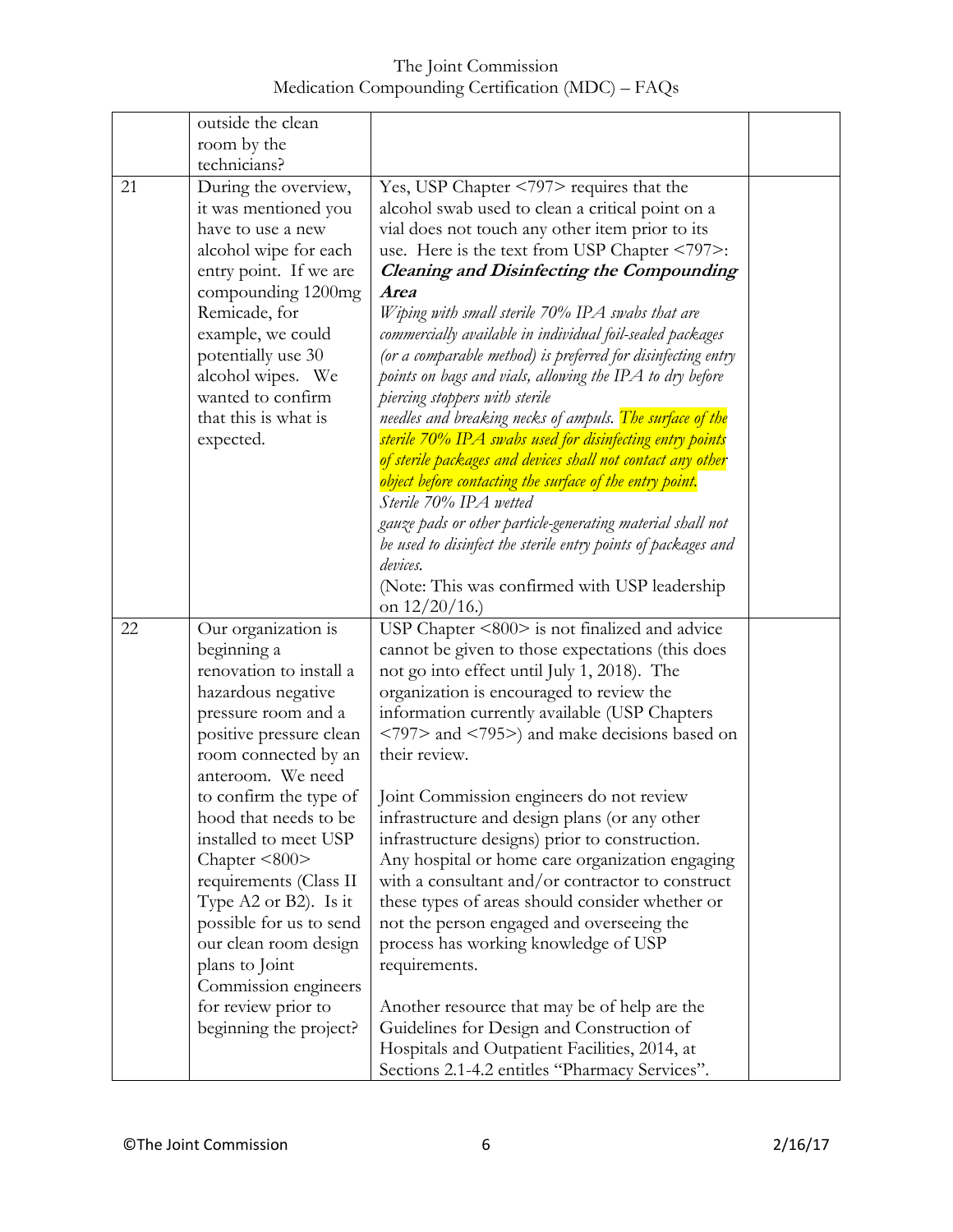The Joint Commission Medication Compounding Certification (MDC) – FAQs

| 23 | With USP Chapter         | USP Chapter <800> does not go into effect until                    |  |
|----|--------------------------|--------------------------------------------------------------------|--|
|    | $<800>$ , the oncology   | July 2018. Guidance regarding USP Chapter                          |  |
|    | meds need to be          | <800> cannot be provided at this time.                             |  |
|    | stored in the negative   | Organizations will not be reviewed for                             |  |
|    |                          | compliance with USP Chapter <800>.                                 |  |
|    | pressure room. It was    |                                                                    |  |
|    | mentioned in the         |                                                                    |  |
|    | overview that the        |                                                                    |  |
|    | chemo vials have to      |                                                                    |  |
|    | be removed from the      |                                                                    |  |
|    | non-corrugated           |                                                                    |  |
|    | cardboard boxes          |                                                                    |  |
|    | before going into the    |                                                                    |  |
|    | room. We would like      |                                                                    |  |
|    | to confirm this. We      |                                                                    |  |
|    | do see some problems     |                                                                    |  |
|    | if we need to return     |                                                                    |  |
|    | the medications to the   |                                                                    |  |
|    | wholesaler. With the     |                                                                    |  |
|    | cost of these            |                                                                    |  |
|    | medications, we do       |                                                                    |  |
|    | send medications back    |                                                                    |  |
|    | if a patient's treatment |                                                                    |  |
|    | changes and won't be     |                                                                    |  |
|    | needed the product.      |                                                                    |  |
| 24 | Are the use of closed    | Yes, closed system transfer devices are required                   |  |
|    | system transfer          | when compounding hazardous drugs in a Class II                     |  |
|    | devices a current        | Type A2 cabinet in a non-negative pressure                         |  |
|    | requirement when         | room.                                                              |  |
|    | compounding              |                                                                    |  |
|    | hazardous drugs in a     | If the organization does a low volume of                           |  |
|    | Class II Type A2         | compounding of hazardous medications it would                      |  |
|    | cabinet in a non-        | be acceptable for the organization to use a CSTD                   |  |
|    | negative pressure        | in a non-negative pressure room based on USP                       |  |
|    | room?                    | Chapter <797>. Optimally, all hazardous                            |  |
|    | Will there be a          | medications should be compounded in a hood                         |  |
|    | requirement for          | that is 100% vented to the outside.                                |  |
|    | compounding in a         |                                                                    |  |
|    |                          |                                                                    |  |
|    |                          |                                                                    |  |
|    | negative pressure        |                                                                    |  |
|    | room?                    |                                                                    |  |
| 25 | Can you explain the      | This requirement is for nonsterile compounding,                    |  |
|    | master formulary         | and is based on USP Chapter <795> at:                              |  |
|    | record requirement?      | XI. Compounding Documentation.                                     |  |
|    |                          | Because we are not reviewing nonsterile                            |  |
|    |                          | compounding for the MI organizations on the                        |  |
|    |                          | first reviews, it does not apply to the initial                    |  |
|    |                          | reviews. For your information, it is addressed at<br>MDCN.07, EP5. |  |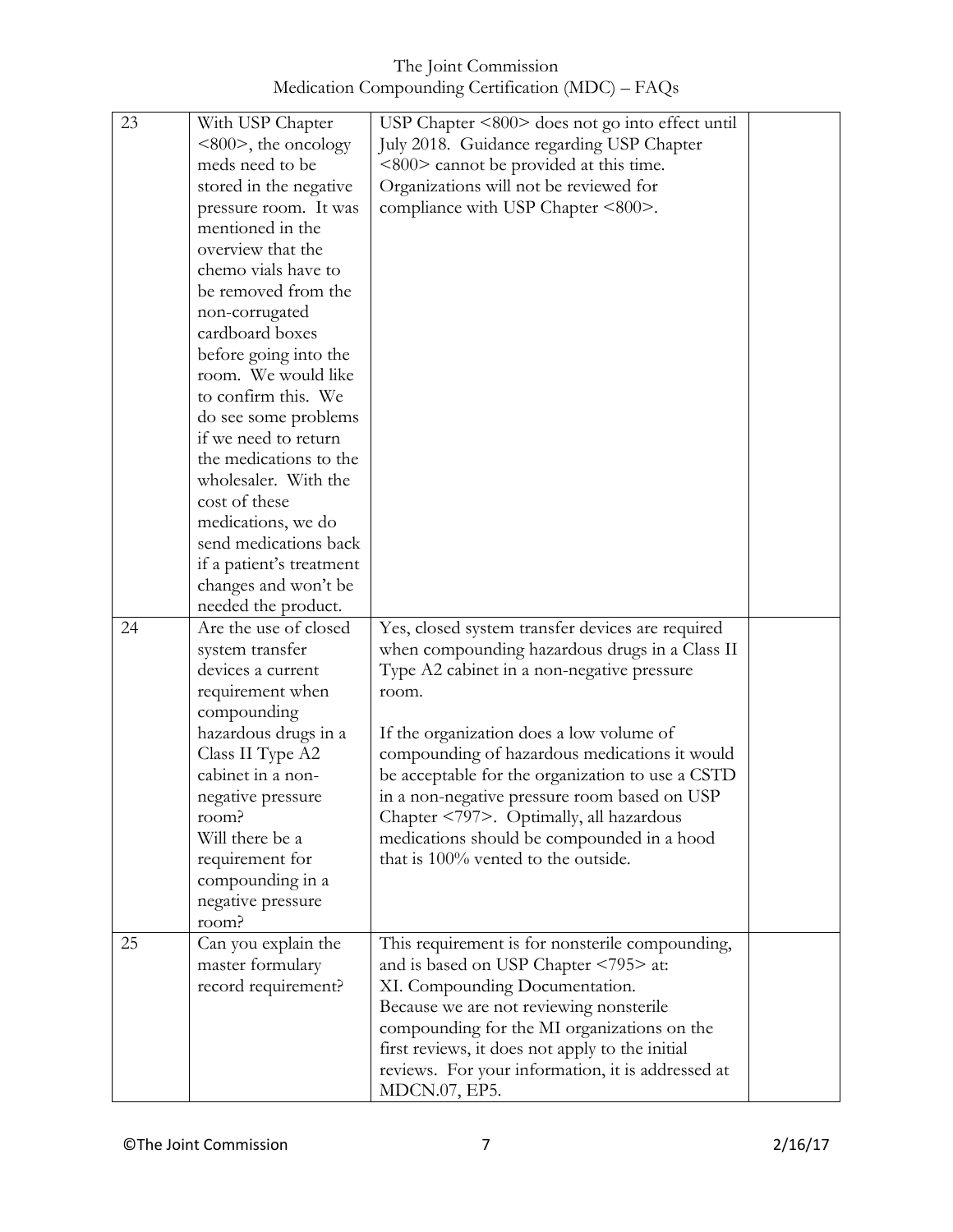The Joint Commission Medication Compounding Certification (MDC) – FAQs

| 26 | At the MI training,<br>someone mentioned<br>that we need to have a<br>signed Hazardous<br>Drug Risk<br>Acknowledgement for<br>every employee who<br>has reproductive<br>capability. My HR<br>department is pushing<br>back on this a little. Is                                                                                                                                                                          | This is the requirement that addresses the<br>Hazardous Drug Risk Acknowledgement:<br>MDCSN.04, EP6<br>The organization advises all compounding staff<br>of the risks to their reproductive systems when<br>handling hazardous medications and confirms in<br>writing that staff understand these risks.<br>It is covered in USP Chapter <797> at:<br>IX. Hazardous Medications as CSPs                                                                                                                                                                                                                                                                                                                                                                                                                                                                        |  |
|----|--------------------------------------------------------------------------------------------------------------------------------------------------------------------------------------------------------------------------------------------------------------------------------------------------------------------------------------------------------------------------------------------------------------------------|----------------------------------------------------------------------------------------------------------------------------------------------------------------------------------------------------------------------------------------------------------------------------------------------------------------------------------------------------------------------------------------------------------------------------------------------------------------------------------------------------------------------------------------------------------------------------------------------------------------------------------------------------------------------------------------------------------------------------------------------------------------------------------------------------------------------------------------------------------------|--|
|    | there someone there<br>that can point me to<br>where this<br>requirement is within<br>the standards or USP<br>chapter?                                                                                                                                                                                                                                                                                                   |                                                                                                                                                                                                                                                                                                                                                                                                                                                                                                                                                                                                                                                                                                                                                                                                                                                                |  |
| 27 | We are planning on<br>making renovations to<br>our compounding<br>space. We may not be<br>able to begin<br>construction until<br>mid-February and are<br>uncertain about our<br>completion date. We<br>are considering using<br>the glove box until<br>our renovations are<br>completed. Is this a<br>viable option for us?<br>Do you know if the<br>utilization of a glove<br>box (CACI) will meet<br>the MDC Standards | As long as the glove box (CACI) is in a<br>segregated compounding area, it is a viable option<br>until your construction is completed. Keep in<br>mind that garbing is required just as if using a<br>laminar flow hood in a clean room or a bench in<br>a clean room. For example, hand cleaning,<br>gowns, masks, gloves, etc. and protocol for<br>changing both large gloves and the small sterile<br>gloves per policy and manufacturer's guidelines<br>must be followed. Also, the same compounding<br>staff competencies are required for staff utilizing<br>the glove box.<br>Note: The above is just one suggestion of a way<br>to comply with the standards, but it is not the<br>only way.<br>If the above criteria are met and the organization<br>is in compliance with sterile compounding<br>standards at the time of the review, utilization of |  |
| 28 | throughout 2017?<br>Our question pertains<br>to the physical<br>requirements of an IV                                                                                                                                                                                                                                                                                                                                    | the glove box is acceptable.<br>This question is specific to your renovation and<br>construction to upgrade your compounding<br>areas. Joint Commission engineers do not answer                                                                                                                                                                                                                                                                                                                                                                                                                                                                                                                                                                                                                                                                                |  |
|    | cleanroom/ante room.<br>The current layout is a<br>single room<br>containing both "ante"<br>room and "clean"<br>room designated<br>areas. Additionally, the                                                                                                                                                                                                                                                              | specific pharmacy infrastructure and design<br>questions (or review infrastructure designs) prior<br>to construction. The organization should refer to<br>USP Chapter $\langle 797 \rangle$ requirements when<br>planning for construction or changes to their<br>compounding pharmacy. You can choose to<br>work with your organization's engineers or a                                                                                                                                                                                                                                                                                                                                                                                                                                                                                                      |  |